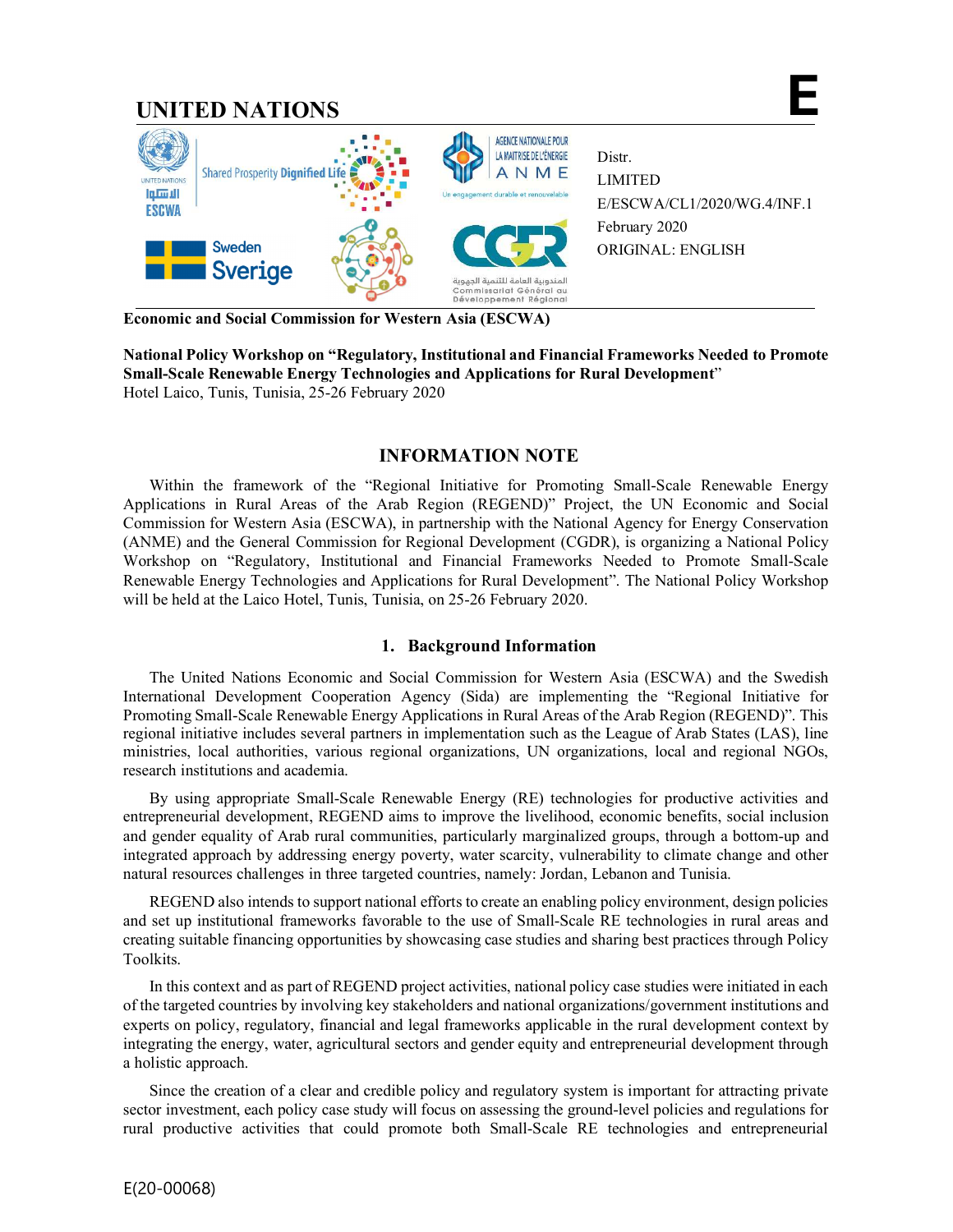development and would leverage effects in terms of readiness and capacity to develop bankable projects for funding. A gender-specific line to promote women's economic empowerment by access to market through specific initiatives to engage women, as Actors of Change in income-generating activities and increase their income, will also be considered and assessed.

The National Case Study is also intended to analyze the strategies and policies for rural development, provide value added in which national policy makers at different levels can be shown what direct social, environmental, and financial benefits will be forthcoming from the use of Small-Scale RE technologies within the rural communities, specifically in the productive sectors, given that policy reforms are made. These may be economic, financial, institutional or comparatively legal or simple administrative reforms.

In this context, ESCWA, in partnership with ANME and CGDR, is organizing this National Policy Workshop to support the development of the Case Study and provide guidelines to conceptualize REGEND's Policy Toolkit as Regional Strategic Guidelines to improve the enabling environment for the private sector and women entrepreneurs to invest in income-generating activities by increasing the use of Small-Scale RE technologies and applications in productive activities in the rural areas.

The meeting will involve national government institutions, UN and international organizations, experts, financial institutions and representatives from local communities, NGOs, private sector and key partner organizations.

The workshop will feature presentations, discussion panels and working groups that will cover rural development, renewable energy and natural resources, gender empowerment, financial mechanism and entrepreneurial development in the rural context.

## **2. Objectives of the Workshop**

Through a holistic approach, the main objectives of the National Policy Workshop include, but are not limited to the following:

- $\triangleright$  Discuss and review national strategies, regulations and policies linked directly or indirectly to the rural context to create synergies between policies in key sectors (energy, water, agricultural, tourism, services, industries, etc.).
- $\triangleright$  Review and discuss the assessment of the ground-level regulations for rural productive activities that could promote both Small-Scale RE technologies and entrepreneurial development and would leverage effects in terms of readiness and enhanced capacity to develop bankable projects.
- $\triangleright$  Present current or under-development strategies plans and policies to support women empowerment and enhance their roles as "Actors of Change" for the sustainable development of rural areas.
- $\triangleright$  Provide recommendations on reforms and measures (normative and institutional framework mechanisms and incentives) to introduce the efficient use of available resources to enhance the resilience of rural communities and integrate gender considerations in income-generating activities through the increased use of Small-Scale RE technologies and applications in the productive sectors.
- $\triangleright$  Provide a value added in which national policy makers at different levels can be shown what direct social, environmental, and financial benefits will be forthcoming from the use of Small-Scale RE technologies within rural communities, specifically in the productive sectors, given that necessary policy reforms are made.

The key messages and recommendations of the National Policy Workshop will serve as the basis for producing Tunisia's case study and Policy Toolkit to support policymakers, government and local institutions in operationalizing a holistic approach for policy regulatory reforms, financial and legal framework needed to promote Small-Scale RE technologies and applications in rural areas.